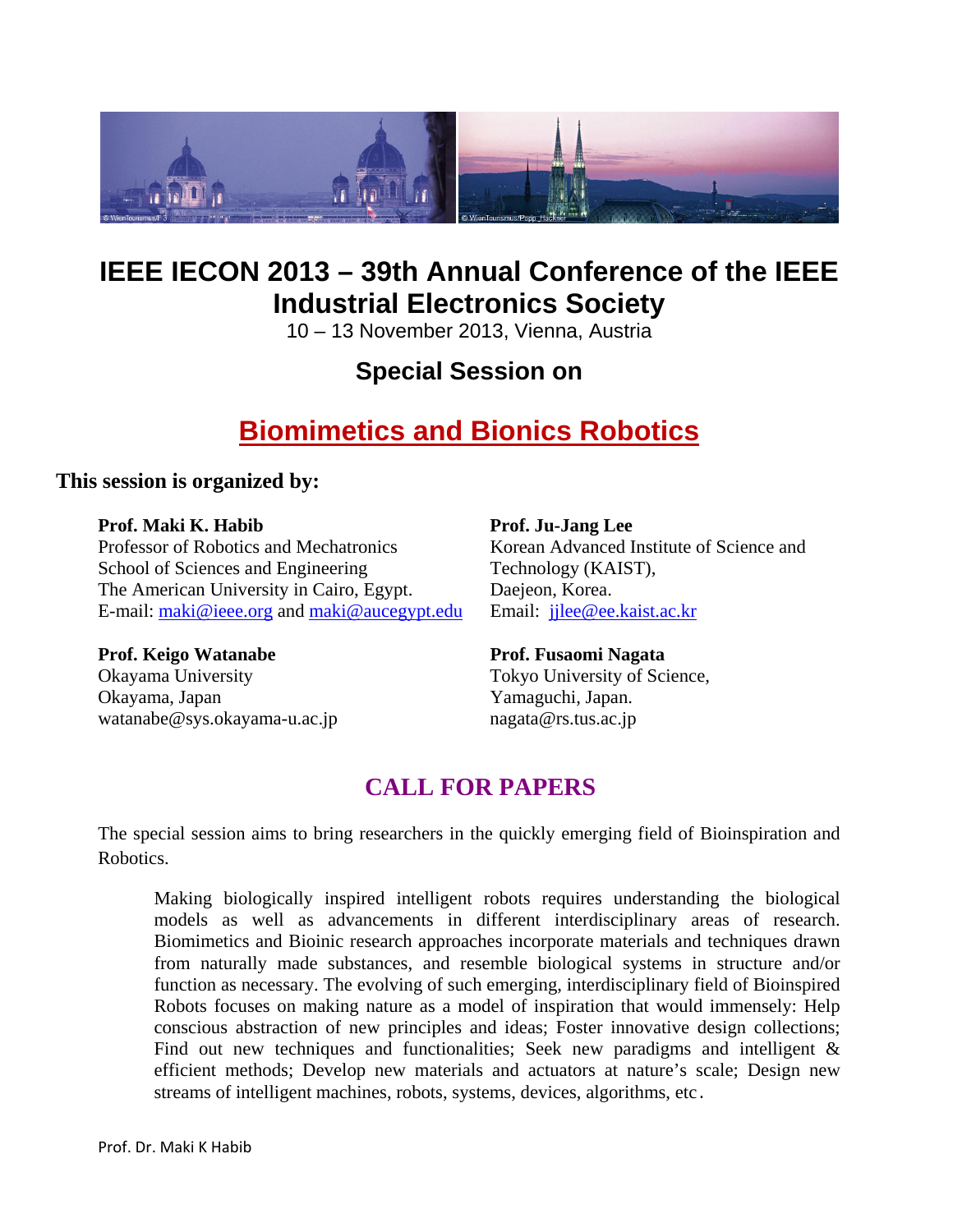The session enables researchers in the field to present their new findings and contribute to latest developments.

Topics of interest include, but are not limited to:

- $\checkmark$  Biomechatronics and Robotics
- $\checkmark$  Bioinspiration and Smart Sensors
- $\checkmark$  Bioinspiration: learning techniques and computational intelligence
- $\checkmark$  Bioinpiration and Actuators
- $\checkmark$  Bioinpiration and Smart MEM/NEM Materials for Robots
- $\checkmark$  Bionics robots
- $\checkmark$  Bionic human and artificial muscles
- $\checkmark$  Mind controlled Bionic Limbs

### **All the instructions for paper submission are included on the conference website:**

http://www.iecon2013.org/

### **Biography of the organizer:**

**Prof Maki K. Habib** obtained his PhD Eng in Intelligent Robotics from the University of Tsukuba, Japan. He was a selected research scientist at RIKEN, Japan, and senior researcher at RISO-Laboratories, Japan, and visiting researcher at EPFL-Lausanne, Switzerland. He was a visiting expert under Asian Development Bank (ADB), Associate Professor at UTM, Malaysia, and a Senior Manager at MCRIA, Malaysia. Then, he was a senior research scientist with GMD, Japan, leading Telecooperation group, Associate Professor with Monash University and leading the Mechatronics Engineering Programme. He was appointed as a full Professor of Robotics and Mechatronics at Swinburne University. Then, he was an invited Professor at KAIST, Korea, Visiting Professor at Saga University, Japan, and since Sept. 2007 he is a full Professor at AUC. Prof. Habib edited six books, published 15 book chapters and more than 230 papers at international journals and conferences. His main area of research are focusing on human adaptive and friendly Mechatronics, autonomous navigation, service robots and humanitarian demining, biomimetic robots, telecooperation, distributed teleoperation and collaborative control, wireless sensor networks and ambient intelligence. Prof. Habib organized successful many special issue at international journals and special sessions at international conferences including IEEE IECON.

**Prof Ju-Jang Lee** obtained his ph D Eng in Electrical Engineering from the University of Wisconsin, U.S.A. Research engineer at the Korean Electric Research & Testing Institute in Korea, G.T.E Design and Processing Engineer at Automatic Electric Co., U.S.A., Visiting professor at the Robotics Laboratory of Imperial College in London, Visiting scientist at the Robotics Institute of Carnegie-Mellon University in Pittsburgh, U.S.A. He is a full Professor at KAIST Korea. Heis IEEE Fellow. Prof. Lee's research interests include: Artificial life super assistant/companion robot systems, Space robotics, Robust control, Intelligent control of mobile robot, Chaotic control system, Intelligent transportation system (ITS), Evolutionary Emotional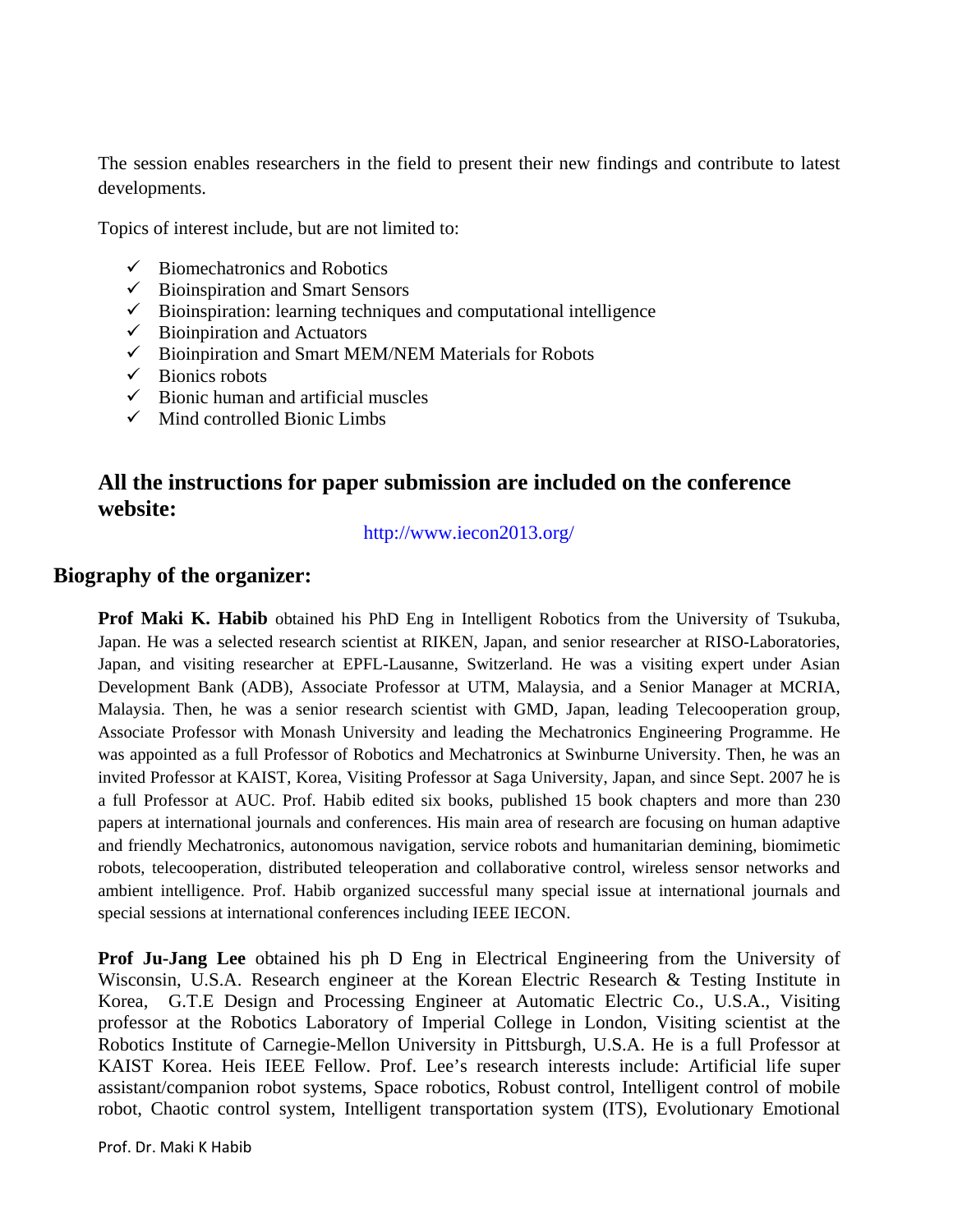Robot, Power system stabilizer, Smart grid, Electrical vehicle. He has wide range of publication in well recognized international journals and conferences. He did organize many international conferences along with special issues in international journals and special sessions at international conferences

| $\mathbf{1}$ | Prof Keigo Watanabe                                       | Japan       | watanabe@sys.okayama-u.ac.jp   |
|--------------|-----------------------------------------------------------|-------------|--------------------------------|
| 2            | Prof. Ju-Jang Lee                                         | South Korea | jjlee@ee.kaist.ac.kr           |
| 3            | Assoc. Prof. Naoyuki Kubota                               | Japan       | kubota@tmu.ac.jp               |
| 4            | Prof. Aaron Hoover                                        | <b>USA</b>  | aaron.hoover@olin.edu          |
| 5            | Prof. Ronald S. Fearing                                   | <b>USA</b>  | ronf@eecs.berkeley.edu         |
| 6            | Prof. Mark Cutkosky                                       | <b>USA</b>  | cutkosky@cdr.stanford.edu      |
| 7            | Prof. Tom Kenny                                           | <b>USA</b>  | kenny@cdr.stanford.edu         |
| 8            | Prof. Robert Full                                         | <b>USA</b>  | rjfull@garnet.berkeley.edu     |
| 9            | Prof. Robert Howe                                         | <b>USA</b>  | howe@deas.harvard.edu          |
| 10           | Assoc. Prof. Sanjay S. Joshi<br>Assoc. Prof. Alexandra H. | <b>USA</b>  | maejoshi@ucdavis.edu           |
| 11           | Techet                                                    | <b>USA</b>  | e.ahtechet@mit.edu             |
| 12           | Prof. Sangyoon Lee                                        | South Korea | slee@konkuk.ac.kr              |
| 13           | Assoc. Prof. kiyotaka Izumi                               | Japan       | izumi@me.saga-u.ac.jp          |
| 14           | Prof. Joseph Ayers                                        | <b>USA</b>  | lobster@neu.edu                |
| 15           | Prof. Frank W Grasso                                      | <b>USA</b>  | FGrasso @ brooklyn.cuny.edu    |
| 16           | Prof. Paolo Dario                                         | Italy       | dario@sssup.it                 |
| 17           | Carlo Menon                                               | Italy       | menoncarlo@stargatenet.it      |
| 18           | Metin Sitti                                               | <b>USA</b>  | sitti@cmu.edu                  |
| 19           | Junzhi Yu                                                 | China       | jzyu@compsys.ia.ac.cn          |
| 20           | Prof. Dick Simons                                         | Netherland  | d.g.simons@tudelft.nl          |
| 21           | Weiting Liu                                               | China       | liuwt@zju.edu.cn               |
| 22           | Xin Fu                                                    | China       | xfu@zju.edu.cn                 |
| 23           | Fei Li                                                    | China       | li_fei@zju.edu.cn              |
| 24           | William C. Regli                                          | <b>USA</b>  | regli@drexel.edu               |
| 25           | Gonzalez-de-Santos                                        | Spain       | pablo.gonzalez@csic.es         |
| 26           | Prof. Andy Russell                                        | Australia   | andy.russell@eng.monash.edu.au |
| 27           | Katharina Mu'lling                                        | Germany     | muelling@tuebingen.mpg.de      |
| 28           | Prof. Heikki Koivo                                        | Finalnd     | Heikki.Koivo@tkk.fi            |
| 29           | <b>Joel Davis</b>                                         | <b>USA</b>  | davisjl@onr.navy.mil           |
| 30           | Alan Rudolph                                              | USA         | arudolph@darpa.mil             |
| 31           | Robert Ambrose                                            | <b>USA</b>  | rambrose@ems.jsc.nasa.gov      |
| 32           | <b>Jerry Pratt</b>                                        | <b>USA</b>  | jpratt@yobotics.com            |
| 33           | Prof. Ronald S. Fearing                                   | <b>USA</b>  | ronf@eecs.berkeley.edu         |
| 34           | Nicolas Marchand                                          | France      | nicolas.marchand@inpg.fr       |
| 35           | Mathieu Porez                                             | France      | mathieu.porez@irccyn.ec-       |

### **A list of potential authors and their affiliation (But not limited)**